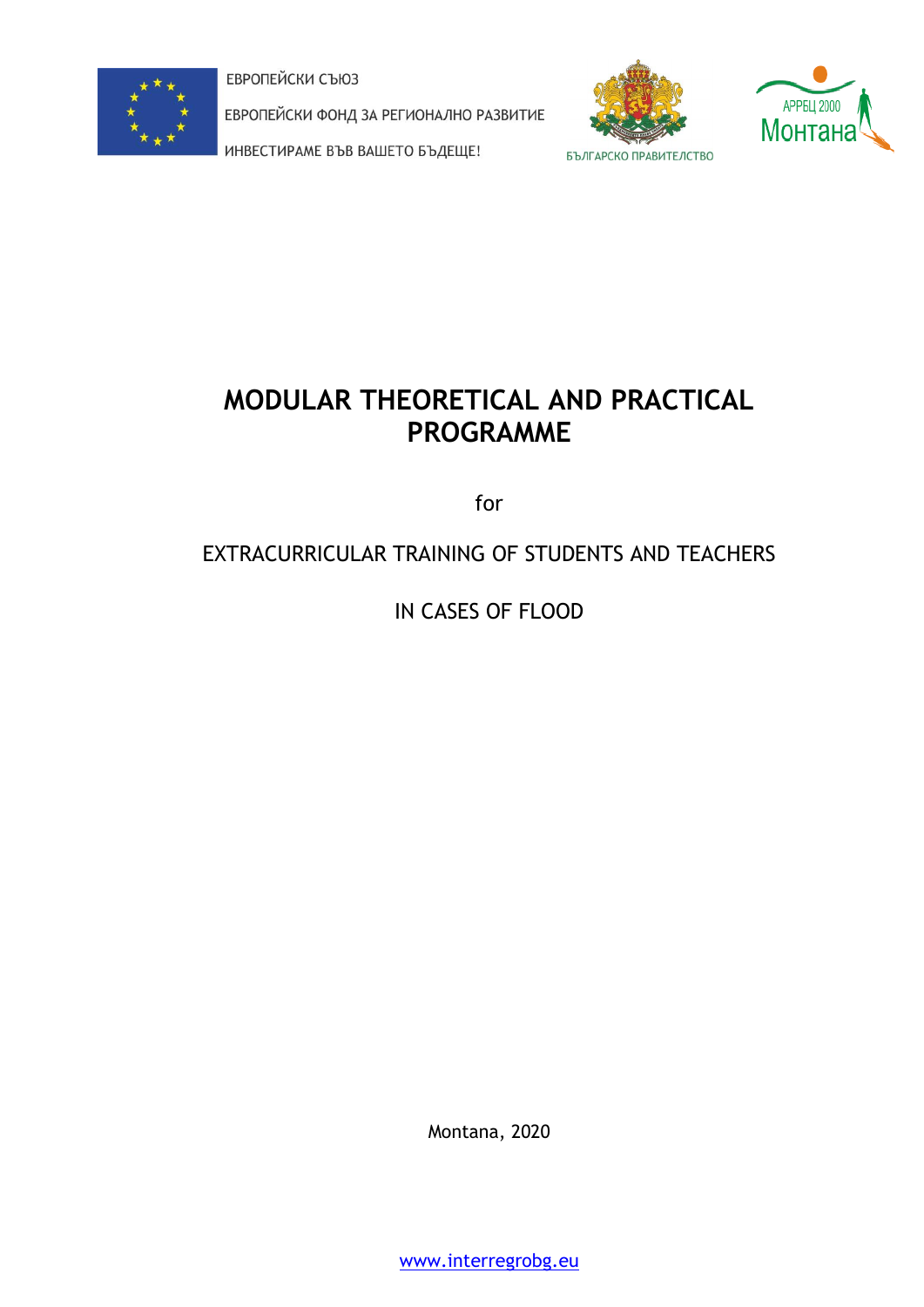## **І. GENERAL PRESENTATION OF THE PROGRAMME**

This programme has been prepared under the project "Security for our children", Grant Agreement №118737 / 03.09.2019, project System Code: ROBG - 461, funded by the Interreg VA Romania-Bulgaria Program, implemented by the Agency for Regional Development and Business Center 2000", Montana.

It is based on the findings of in-depth studies on the project in the field of prevention and management of risk of disasters, accidents and catastrophes, especially in floods and fires in the districts of Montana, Vidin and Dolj, as well as the results of the International meeting.

Floods are part of nature. They have existed and will continue to exist. Given climate evolution, it must not be overlooked that flood protection is not unconditional and can create a false sense of security. The concept of residual risk, including potential disturbances of hydraulic facilities, must be taken into account. Forecasting and early warning systems are a prerequisite for successfully reducing flood damage. Special training for emergency and security measures must be planned and implemented at all levels by maintaining a flow of basic information and regular training activities and exercises.

The protection of the population in case of floods is related to the acquisition of knowledge, specific practical skills and actions for risk management. The importance of preparing the school community in advance for disaster response is a key factor in minimizing damage and protecting the life and health of human resources.

Training in the program will contribute to the formation of key competencies - a set of knowledge, skills, attitudes and behavior of great practical importance; will develop the individual's ability to respond in a timely and appropriate manner in extreme conditions.

Trainees will be introduced to the European Union's unified approach to reducing the potential adverse effects of floods and good practices in EU countries, to national flood risk management legislation, and to disaster risk reduction planning at national level, district, municipal and institutional level.

Getting acquainted with the nature, potential and preliminary assessment of flood risk in areas with significant potential risk of the country, the possible consequences and opportunities in school for disaster response will help school staff to plan measures, coordinate activities and make adequate decisions for dealing with the crisis.

The application of the programme in preparing students for crisis response will contribute to the acquisition of practical skills for adequate and reasonable action in floods, as well as to develop their personal qualities for resourcefulness, independence and ability to make the right decisions to protect life and health, and to help others.

Students are not only seen as a subject of care, but also as a subject involved in the school and family response to disasters. Students will acquire knowledge about volunteering and the principles of volunteering, the strategic goal, operational goals, objectives and expected results of youth volunteering. They will form skills for strengthening the initiative in the school community for volunteering development among students for participation in creative projects of the school community, for participation in socially useful and socially significant activities.

Through appropriate and timely information and preparation, anyone potentially at risk of flooding could take precautions and significantly reduce damage.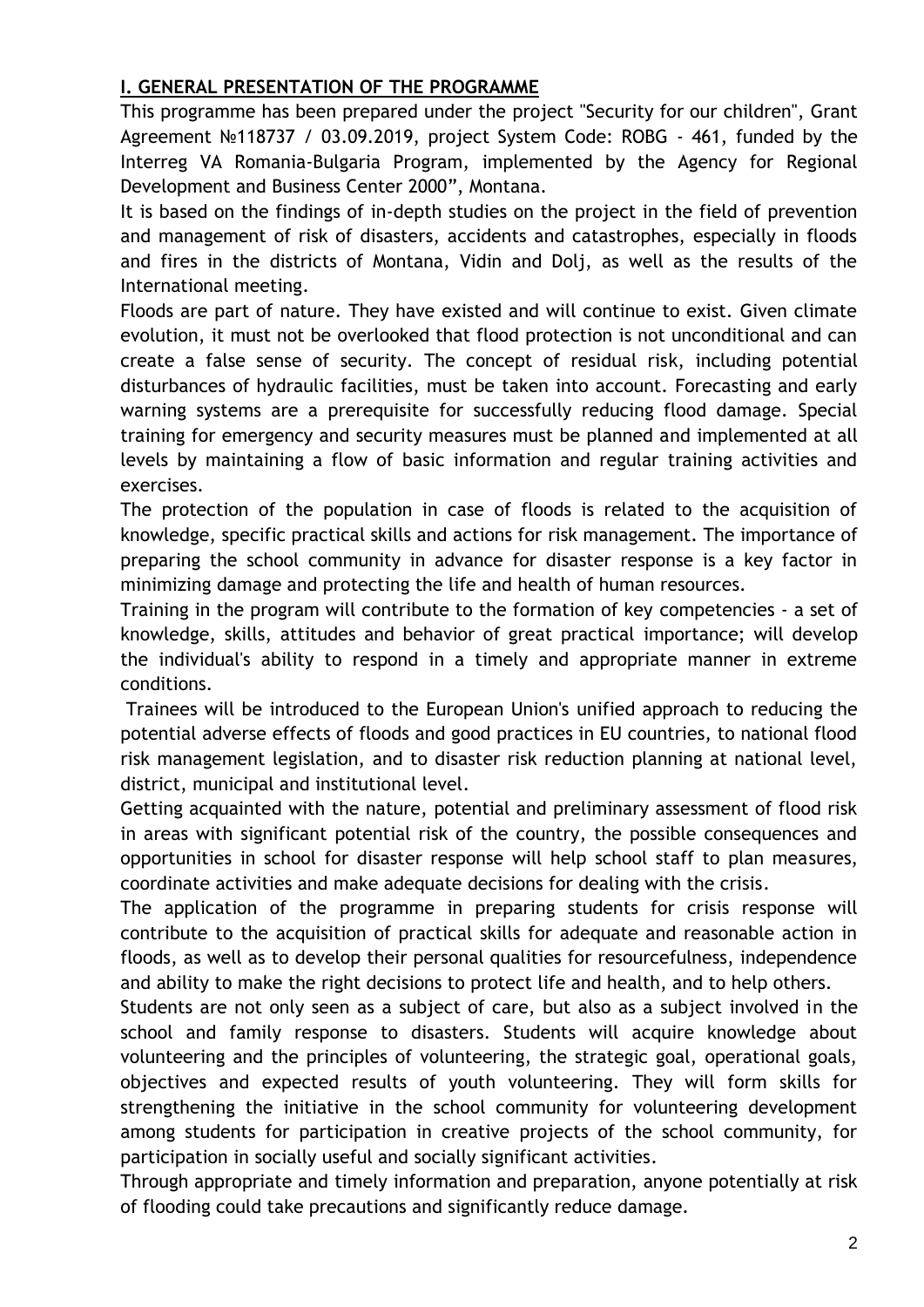The programme is implemented within 20 lessons, which include training in theory and practical classes, in compliance with the didactic requirement at the beginning of training to acquire knowledge that will serve as a theoretical basis for the acquisition of skills, attitudes and behavior.

The programme (educational content) is developed on a modular basis in 4 modules, which include objectives, a certain minimum number of teaching classes for theoretical and practical training, sample training topics and expected results.

The programme is applicable for training in extracurricular forms and for training of voluntary formations of students.

## **Thesis of the educational content**

**Module І: National legislation on flood risk management. Legislative requirements for disaster risk prevention and risk management in schools. A unified EU approach aimed at reducing the potential adverse effects of floods. Good practices in EU countries.**

## **Training objectives under the module:**

1. Students shall get acquainted with the unified approach of the European Union, aimed at reducing the potential adverse effects of floods;

2. They shall acquire knowledge of the national legislation for flood risk management, for the planning and reduction of the risk of disasters at national, regional, municipal and institutional level;

3. They shall know the scheme for monitoring, early warning and notification of the population in case of danger of occurrence and flood, as well as the unified rescue system;

4. Acquisition of competencies regarding the legal requirements for disaster risk prevention and risk management in schools;

5. They shall know the good practices in the EU countries for flood risk prevention;

6. Acquisition of competencies - knowledge and skills in evacuation from a building and for self-defense in compliance with the basic rules of conduct in case of flood danger and in case of flood;

7. Route and places for evacuation in case of a specific disaster or accident;

8. Conducting practical training for evacuation according to the evacuation plan of the building.

| N <sub>2</sub> | Name of the topics | Number of hours |  |
|----------------|--------------------|-----------------|--|
|                |                    | theory practice |  |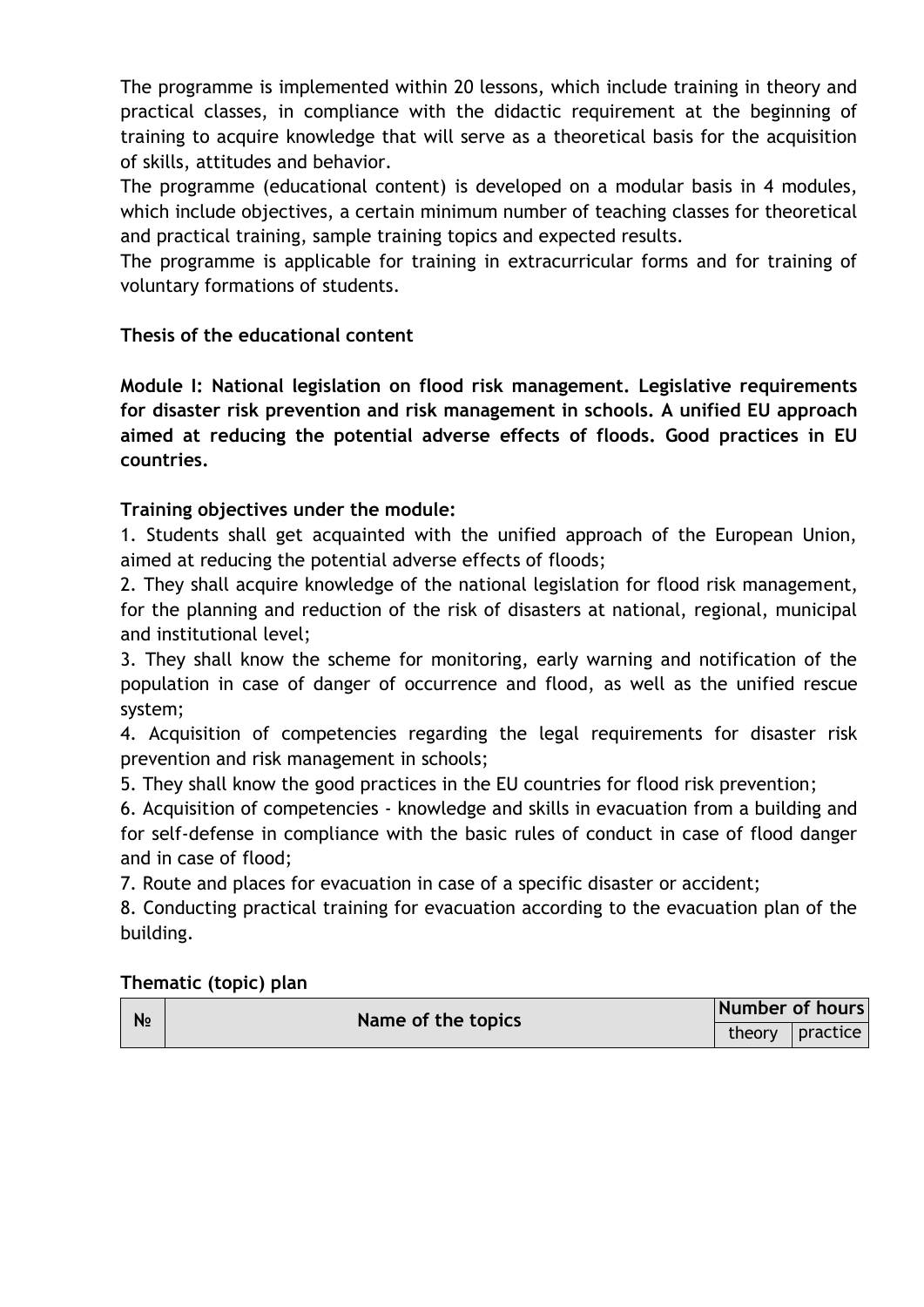| $\overline{1}$ . | National legislation on flood risk management:                   |   |   |
|------------------|------------------------------------------------------------------|---|---|
|                  | Water law:                                                       |   |   |
| 1.1              | a / protection from the harmful impact of the waters;            |   |   |
|                  | b / preliminary assessment of the risk of floods;                |   |   |
|                  | c / maps of the areas at threat of floods and maps of the areas  |   |   |
|                  | at risk of floods;                                               |   |   |
|                  | d / flood risk management plans;                                 |   |   |
|                  | e / informing the public;                                        |   |   |
|                  | f / water management bodies;                                     |   |   |
|                  | g / areas for basin water management.                            |   |   |
|                  | <b>Disaster Protection Act:</b>                                  |   |   |
| 1.2              | a/ definition of disaster;                                       |   |   |
|                  | 6/basic principles of disaster protection;                       |   |   |
|                  | B/planning for disaster risk reduction at national, regional and |   |   |
|                  | municipal level:                                                 |   |   |
|                  | a national disaster risk reduction strategy;                     |   |   |
|                  | a national disaster risk reduction program;                      |   |   |
|                  | sectoral and regional disaster risk reduction programs;          | 1 | 0 |
|                  | regional programs for disaster risk reduction;                   |   |   |
|                  | municipal disaster risk reduction programs.                      |   |   |
|                  | r/ monitoring, early warning and notification;                   |   |   |
|                  | д/ unified rescue system;                                        |   |   |
|                  | e/ voluntary formations.                                         |   |   |
|                  |                                                                  |   |   |
|                  | Scheme for informing the population in case of danger of         |   |   |
| 1.3              | occurrence and in case of flood.                                 |   |   |
|                  | Legislative requirements for disaster risk prevention and risk   |   |   |
| 1.4              | management in schools:                                           |   |   |
|                  | a/ state educational standard for training for protection in     |   |   |
|                  | case of disasters and for rendering first pre-medical aid in the |   |   |
|                  | system of pre-school and school education;                       |   |   |
|                  | 6/ requirements for training in disaster protection in the       |   |   |
|                  | system of preschool and school education, approved by the        |   |   |
|                  | Minister of Education and Science after coordination with the    |   |   |
|                  | Minister of Interior.                                            |   |   |
|                  |                                                                  |   |   |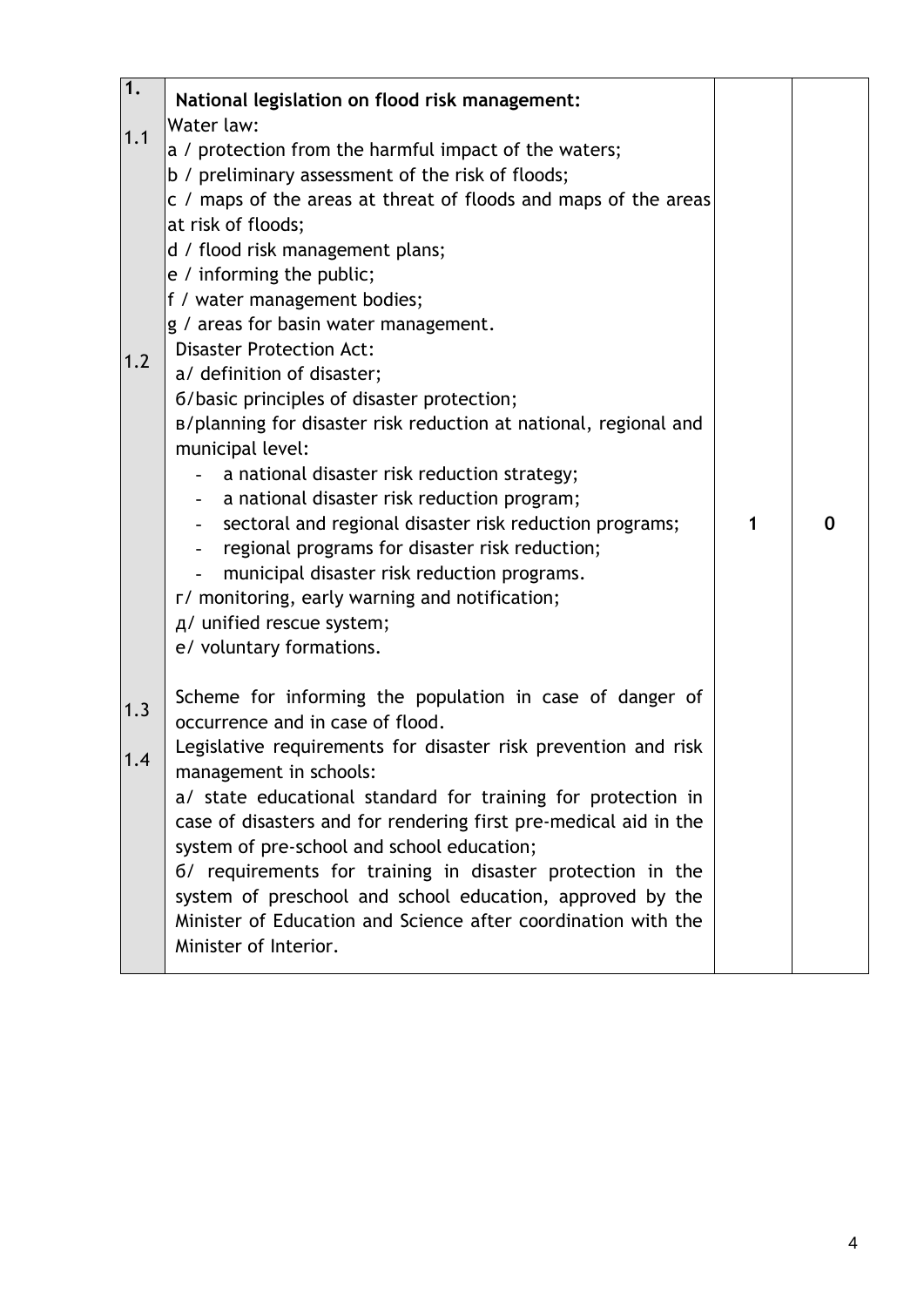| $\overline{2.}$<br>2.1.<br>2.2. | A unified EU approach aimed at reducing the potential<br>adverse effects of floods.<br>Directive 2007/60 / EC on the assessment and management of<br>floods, which has been transposed into national law by the<br>Water Act.<br>Requirements of Directive 2007/60 / EU for Member States to<br>apply a long-term planning approach to flood risk reduction in<br>three stages:<br>a/ preliminary assessment of the risk of floods and<br>determination of Areas with significant potential risk of floods<br>(APSFR);<br>6/ elaboration of maps of the threat and the risk of floods for<br>the determined APSFR;<br>B/ development of a Flood Risk Management Plan, containing<br>measures aimed at reducing the potential adverse effects of<br>floods, which are planned within a 6-year cycle.                                                       | 1 | $\bf{0}$       |
|---------------------------------|-----------------------------------------------------------------------------------------------------------------------------------------------------------------------------------------------------------------------------------------------------------------------------------------------------------------------------------------------------------------------------------------------------------------------------------------------------------------------------------------------------------------------------------------------------------------------------------------------------------------------------------------------------------------------------------------------------------------------------------------------------------------------------------------------------------------------------------------------------------|---|----------------|
| 3.<br>3.1<br>3.2<br>3.3         | Good practices in the EU countries.<br>Instruments for financial support at European level.<br>Structural Funds: European Regional Development Fund<br>(ERDF). Priorities: European Agricultural Guidance<br>and<br>Guarantee Fund (EAGGF). Priorities: The financial instrument<br>for the environment - LIFE. Priorities: European Union<br>Solidarity Fund (EUSF);<br>A document on "Good practice" prepared by a working group<br>led by the Netherlands and France on flood prevention,<br>protection and mitigation, consisting of three parts: Part I -<br>Basic principles and approaches; Part II - the Interpretation<br>and application of principles and approaches; Part III -<br>Conclusions.<br>European Court of Auditors' Special Report № 25/2018 on the<br>implementation of the 2007 EU Floods Directive and the audit<br>conclusion. | 1 | $\mathbf 0$    |
| 4.<br>4.1<br>4.2<br>4.3         | Practical training for evacuation<br>Training of students - "Security Assistants".<br>What do we need to know about evacuation from a building?<br>Introduction to the evacuation scheme - markings, plan,<br>route scheme, signals, signs, markings for leaving the<br>building.<br>Conducting a practical exercise for flood actions:<br>a/ preliminary preparation;<br>6/ the rules in case of real danger of flood and in case of<br>flood;<br>B/ single European emergency number - content of the call on<br>112 (in case of disaster).<br>r/ rules for the use of individual remedies.                                                                                                                                                                                                                                                             | 0 | $\overline{2}$ |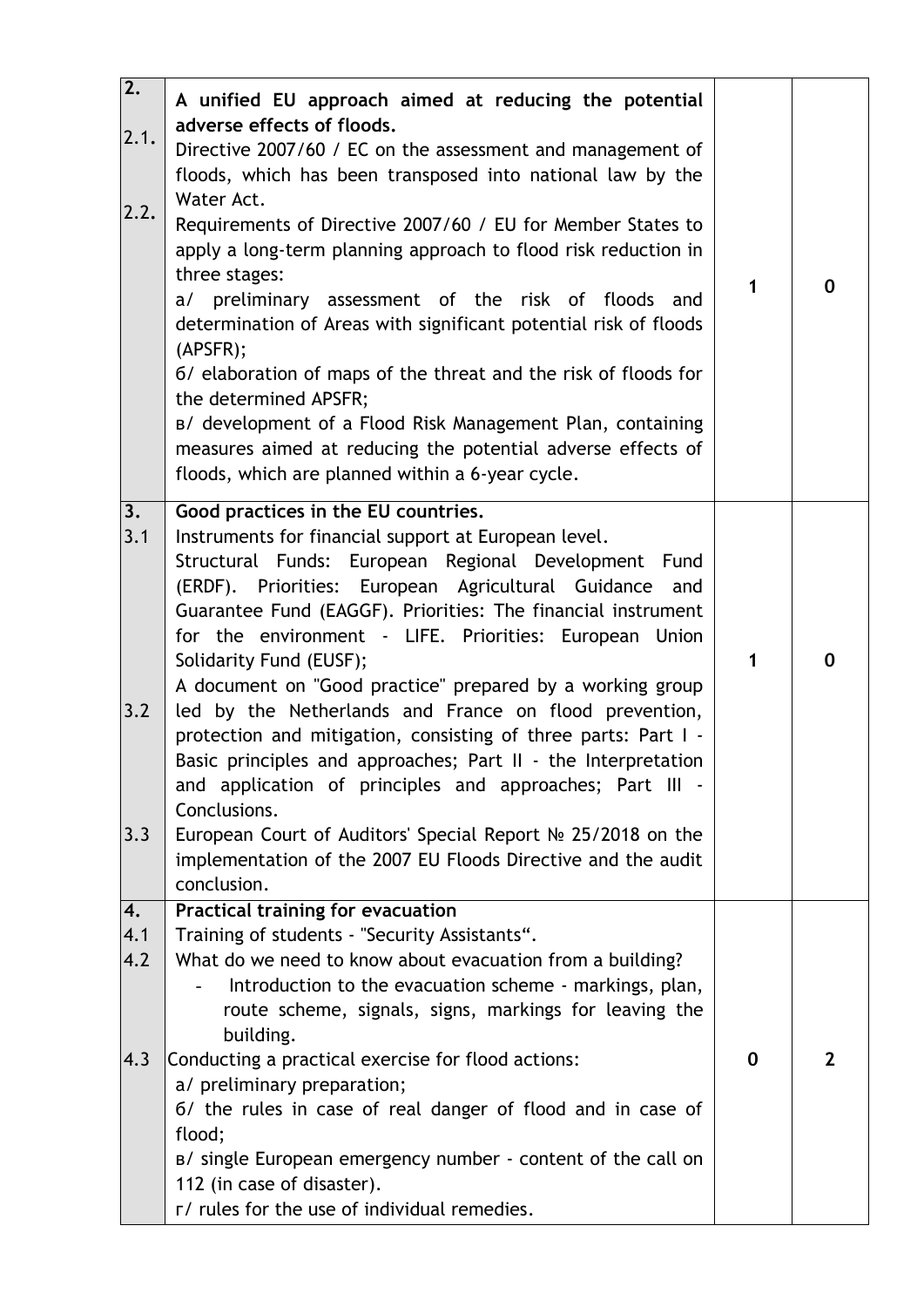- 1. Acquired basic knowledge of regulations for flood risk management in the country and the EU;
- 2. Acquired knowledge on the European and national organizations for disaster risk prevention, the obligations and responsibilities of the institutions to society;
- 3. Acquired knowledge on the types of signals for alerting the population in case of disaster, including the signal "flood", as well as other ways to warn the population;
- 4. Students shall be able to orient themselves according to the signs and the scheme of the route for leaving the building;
- 5. Students shall act according to the rules for fast and safe evacuation to the safety places;
- 6. Students shall know and apply verbal and non-verbal communication techniques to overcome stress, panic, tension, fear, etc.;
- 7. Acquired behavioral models for effective response to risk situations;
- 8. Students shall undertake independent actions for informing on phone number 112 for rendering assistance in case of emergency;
- 9. Students shall be able to distinguish between right and wrong actions in flood protection.

**Module II: Floods. Classification. Criteria for assessing the scale of floods. Direction of water runoff in the country and division of the country into catchment areas. Potential risk of flooding on the territory of the country by regions.**

## **Training objectives under the module:**

- 1. Students shell get acquainted with the nature and potential of floods;
- 2. Acquisition of knowledge about the types of floods according to the manner, causes and nature of manifestation, and depending on the rise of the water column;
- 3. They shall know the criteria for assessing the scale of floods according to Directive 2007/60 / EC of the European Parliament;
- 4. Acquisition of competencies for the regions of water runoff in the country depending on the respective catchment region - scope, dangers;
- 5. Acquisition of competencies regarding the dangers of floods for people and property, for the impact of the tidal wave on buildings;
- 1. Building skills for safe behavior and response in crisis situations;
- 2. Drawing up a family plan;
- 3. Completion of a family kit for rapid disaster response;
- 4. Skills to navigate to the safest place in the building, the area, the region.

| N <sub>2</sub> | Name of the topics | <b>Number of hours</b> |                     |  |
|----------------|--------------------|------------------------|---------------------|--|
|                |                    |                        | theory $ $ practice |  |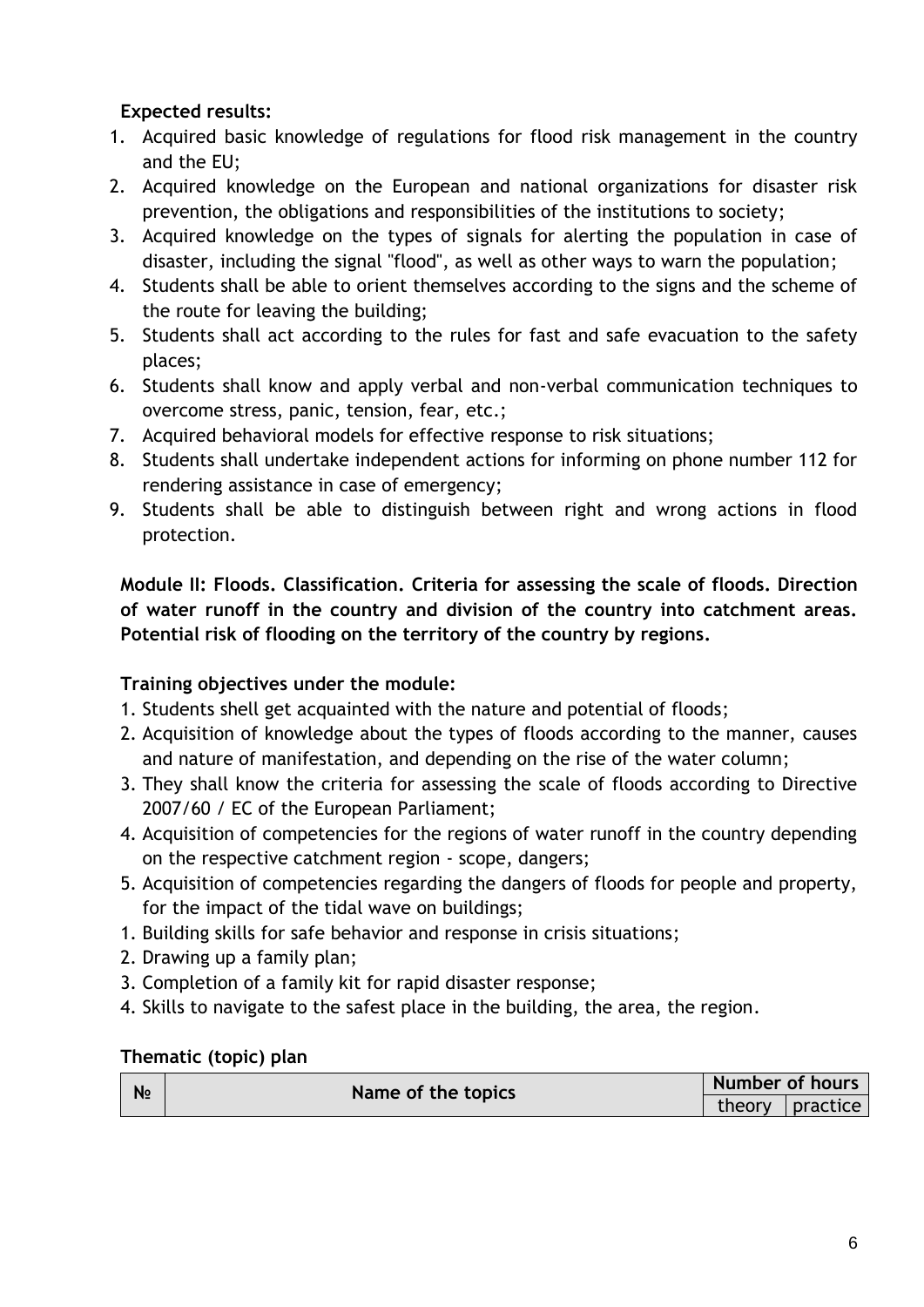|     | <b>Flood</b>                                                  |   |   |
|-----|---------------------------------------------------------------|---|---|
| 1.  | Essence and potential.                                        |   |   |
| 1.1 | Relationship between urbanization and surface water runoff.   |   |   |
| 1.2 | Types of floods according to the causes and nature of the     |   |   |
|     | manifestation:                                                |   |   |
| 1.3 | a/ spring melting of snows;                                   |   |   |
|     | 6/ spring rains;                                              |   |   |
|     | B/ blockage of the water basins by ice cubes;                 |   |   |
|     | r/ rainwater falling on water-resistant surfaces;             |   |   |
|     | A/ rainwater falling on water-saturated areas;                |   |   |
|     | e/ emergency situations on the elements of hydrotechnical     |   |   |
|     | facilities /HTS/;                                             |   |   |
|     | ж/ sudden landslides and rock masses in the water basins;     |   |   |
|     | 3/ large catchment area in one riverbed at the simultaneous   |   |   |
|     | discharge of water from several reservoirs.                   |   |   |
|     |                                                               |   |   |
|     |                                                               |   |   |
|     | Types of floods depending on the rise of the water column:    |   |   |
| 1.4 | a/ floods in which the water column rises gradually.          |   |   |
|     | Features.                                                     |   |   |
|     | 6/ sudden floods. Features.                                   |   |   |
|     |                                                               |   |   |
|     |                                                               | 1 | 0 |
| 1.5 | Types of floods depending on the type of occurrence:          |   |   |
|     | a/ natural (80%) - river floods, torrential floods, coastal   |   |   |
|     | floods, floods caused by accumulation of ice, mudflows,       |   |   |
|     | alluvial sails;                                               |   |   |
|     | 6/ floods caused by human activity - anthropogenic            |   |   |
|     | (technogenic) floods from accidents in a hydraulic facility,  |   |   |
|     | floods caused by intentional activity (terrorism).            |   |   |
|     |                                                               |   |   |
| 1.6 | Water flow - a major factor in flooding. Parameters: the      |   |   |
|     | maximum value of the water column of the flooded section;     |   |   |
|     | the maximum water flow through the flooded section;           |   |   |
|     | current speed; area of the flooded territory; duration of the |   |   |
|     | flooded areas under water; water temperature during the       |   |   |
|     | flood; time of onset of flood; rate of rise of the water      |   |   |
|     | column.                                                       |   |   |

 $\top$ 

 $\top$ 

 $\overline{\mathbf{1}}$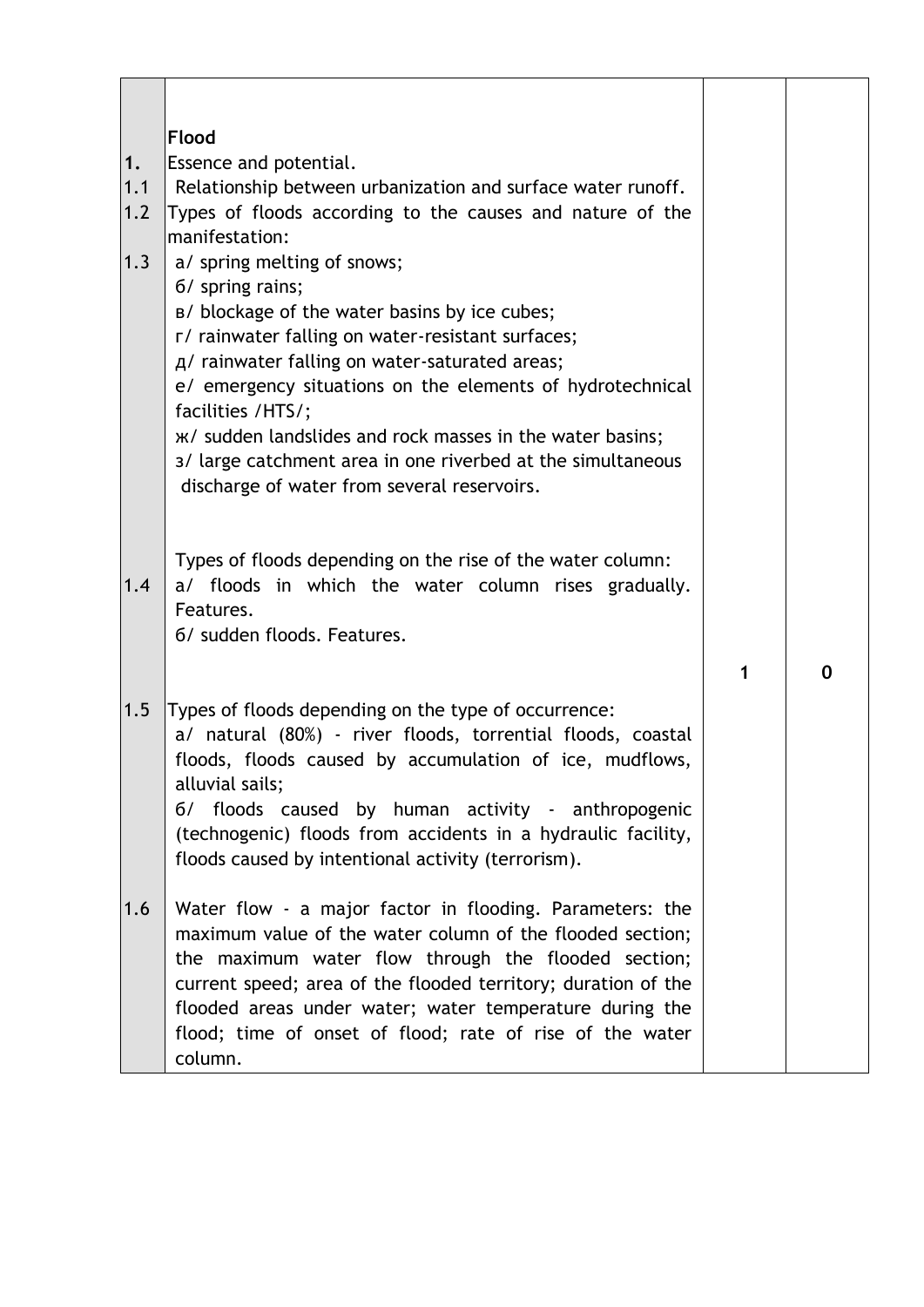| $\overline{2.}$<br>2.1           | Criteria for assessing the scale of floods according to<br>Directive 2007/60 / EC of the European Parliament,<br>transposed into Bulgarian legislation through the Water<br>Act:<br>Classification of the flood as "significant" or "insignificant"<br>depending on the parameters - amount and damage caused<br>to the categories "Human Health", "Economic Activity",<br>"Environment" and "Cultural Heritage".                                                                                                                                                                                                        | $\mathbf 1$ | $\mathbf 0$    |
|----------------------------------|--------------------------------------------------------------------------------------------------------------------------------------------------------------------------------------------------------------------------------------------------------------------------------------------------------------------------------------------------------------------------------------------------------------------------------------------------------------------------------------------------------------------------------------------------------------------------------------------------------------------------|-------------|----------------|
| 3.<br>4.<br>4.1<br>4.2<br>4.3    | Regions in the country depending on the direction of<br>water runoff from the respective catchment region -<br>scope, rivers, hydrotechnical facilities, potential hazards.<br><b>Flood hazards:</b><br>Dangers to humans;<br>Danger to properties;<br>Impact of the tidal wave on buildings;                                                                                                                                                                                                                                                                                                                            | 1           | $\mathbf 0$    |
| 5.<br>5.1<br>$5.2$<br>5.3<br>5.4 | <b>Practical lesson:</b><br>Natural disasters and response in extreme situations<br>Presentation of real dangers that can be caused by the<br>flood/video, photos/<br>Elaboration of a map for probable natural disasters in the<br>region.<br>Preparation of a risk matrix with a description of:<br>a/ dangers;<br>6/ the probability of danger/0 low- 5 high/;<br>B/ severity of impact /0 low - 5 high/;<br>$\Gamma$ / risk assessment /6 x B/;<br>д/ priority.<br>Disaster preparedness - drawing up family flood response<br>plan; water and food storage; family disaster response kit;<br>backpack for disaster. | $\mathbf 0$ | $\overline{2}$ |

- 1. Knowledge on the nature, features and potential of floods;
- 2. Knowledge on he types of floods depending on the causes and nature of the manifestation;
- 3. Ability to determine the types of dangers for people and property;
- 4. Knowledge on the criteria for assessing the scale of floods;
- 5. Knowledge on the regions of water runoff in the country and potential flood hazards in the catchment regions;
- 6. Ability to make correct and safe independent decisions in the specific risk situation for self-defense and protection of others;
- 7. Assessment of the mandatory nature of compliance with the instructions of the competent authorities to reduce damage and casualties when a flood can be predicted;
- 8. Formed mental resilience and concentration of attention to deal with a flood situation;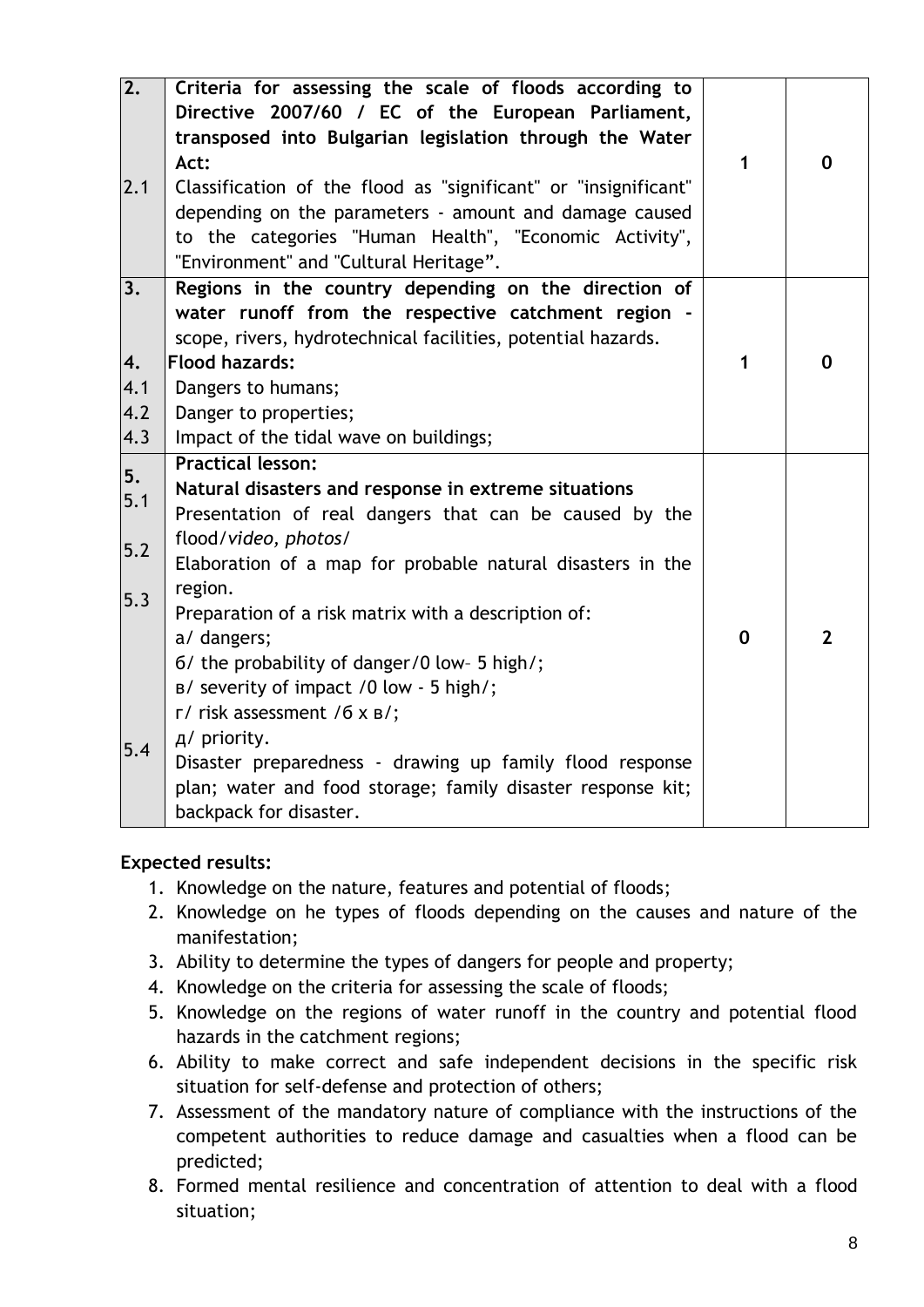9. Ability to draw up a sample family flood response plan.

**Module ІІІ: Available resources and opportunities in a school to respond to floods. Opportunities to create a framework for future volunteering among young people.**

## **Training objectives under the module:**

- 1. Acquaintance with the available resources and opportunities in school for reaction in case of flood;
- 2. Development of a volunteer culture for the benefit of others and society;
- 3. Development of volunteering in school or outside it;
- 4. Promoting a healthy lifestyle and social inclusion.

| N <sub>2</sub>  | Name of the topics                                                                                                                                                                                                                                                                                                             | Number of hours |             |
|-----------------|--------------------------------------------------------------------------------------------------------------------------------------------------------------------------------------------------------------------------------------------------------------------------------------------------------------------------------|-----------------|-------------|
|                 |                                                                                                                                                                                                                                                                                                                                | theory          | practice    |
| 1.<br>1.1       | Available resources and opportunities in a school to<br>respond to floods:<br>Emergency planning of the school with a description of the<br>procedures and actions before, during and after the flood,<br>including a detailed description of the activities of the school<br>community - officials, students and parents.     | 1               | $\mathbf 0$ |
| $\overline{2.}$ | Opportunities to create<br>a framework for<br>future<br>volunteering among young people.                                                                                                                                                                                                                                       |                 |             |
| 2.1             | Definition of volunteering and the principles of volunteering.                                                                                                                                                                                                                                                                 |                 |             |
| 2.2             | Development of youth volunteering set in the National Youth<br>Strategy - strategic goal, operational goals, tasks and<br>expected results.                                                                                                                                                                                    |                 |             |
| 2.3             | Strengthening the initiative in the school community for the<br>development of volunteering among young people:<br>a/ the volunteering of the students, arranged in the<br>regulations for the activity and part of the planning<br>documents of the school;<br>6/ setting up of clubs /groups/ for extracurricular activities | 1               | $\mathbf 0$ |
|                 | for volunteering among students;<br>B/ identification of topics and causes for volunteering of<br>young people;                                                                                                                                                                                                                |                 |             |
|                 | r/ preparation of students, implementation of initiatives and<br>analysis of the results in order to motivate them to<br>participate in volunteering.                                                                                                                                                                          |                 |             |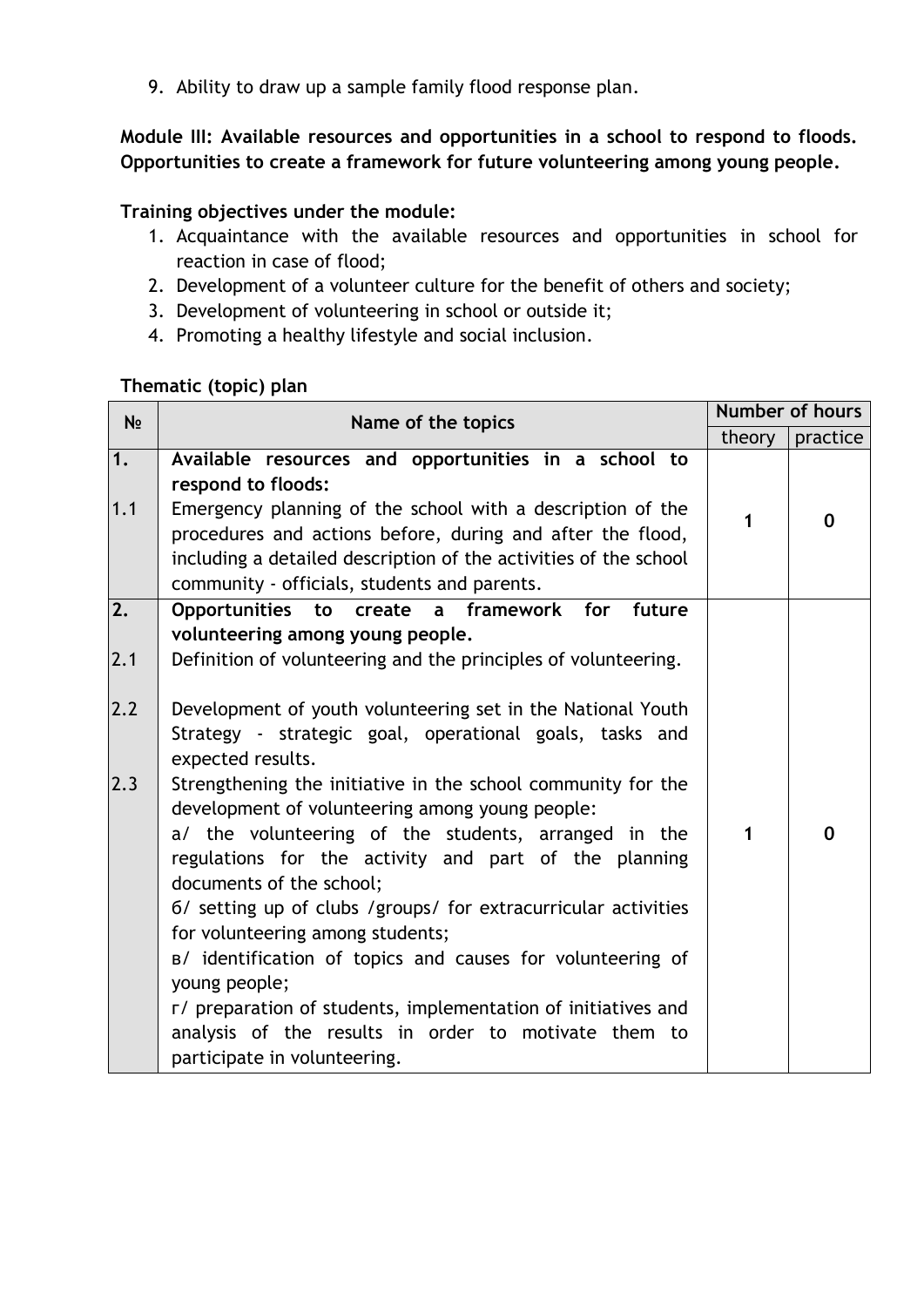| 3   | <b>Practical lesson</b>                                   |   |   |
|-----|-----------------------------------------------------------|---|---|
|     | The volunteer club at school                              |   |   |
| 3.1 | Formation of a volunteer club in a school:                |   |   |
|     | a/ guiding principles of the volunteer;                   |   |   |
|     | 6/ rights and obligations of the volunteer;               |   |   |
|     | B/ when and how the volunteer club works.                 | 0 | 3 |
| 3.2 | Activities of the volunteer club:                         |   |   |
|     | a/ drafting of sample regulations for the activity of the |   |   |
|     | volunteer club;                                           |   |   |
|     | 6/ documenting the volunteer work;                        |   |   |
|     | B/ identification of topics and causes for volunteering.  |   |   |

- 1. Observation of the rules for safe behavior in school and out of school in case of flood danger, during flood and after the flood;
- 2. They have established model of behavior in a crisis situation;
- 3. Assistance of the rescue team in flood rescue operations;
- 4. Knowledge on the principles of volunteering;
- 5. Attracting students to participate in volunteer clubs in the school community;
- 6. Development of the positive motivation of the students for prevention of social risks and solving of socially significant problems;
- 7. Expanding the boundaries of the educational process.

## **Module ІV: Practical complex lesson.**

## **Training objectives under the module:**

- 1. Getting acquainted with the behavioral reactions of people in case of flood and with the appropriate actions in case of stress, panic and anxiety among children and students;
- 2. Getting acquainted with the necessary resources for first aid to the victim;
- 3. Acquisition of competencies for self-defense and rendering first aid to the victim, according to the condition and the injury.

| N <sub>o</sub> | Name of the topics | Number of hours   |
|----------------|--------------------|-------------------|
|                |                    | theory   practice |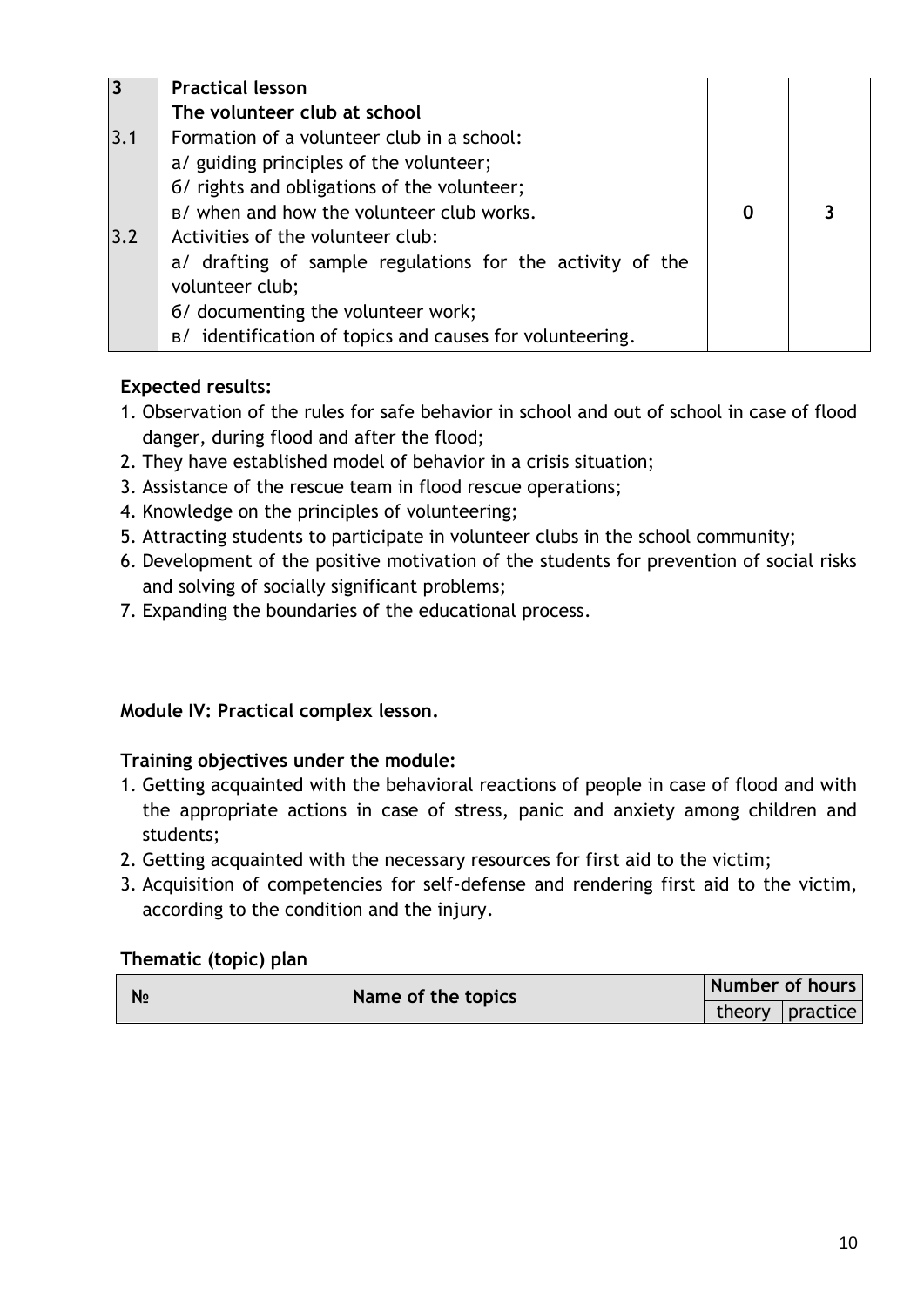| 1.<br>1.1<br>1.2<br>2.<br>2.1 | First psychological aid and support in case of floods<br>Behavioral reactions in case of flood and first aid in case of<br>floods;<br>Appropriate actions for stress, panic and anxiety among<br>children and students.<br>Behavior for self-defense and first aid in case of flood:<br>Algorithm of actions, personal safety and security of the<br>incident area<br>Assessment of vital signs and the condition of the victims                                                                                     |             |   |
|-------------------------------|----------------------------------------------------------------------------------------------------------------------------------------------------------------------------------------------------------------------------------------------------------------------------------------------------------------------------------------------------------------------------------------------------------------------------------------------------------------------------------------------------------------------|-------------|---|
| 2.2<br>2.3                    | Providing self-help and mutual assistance in case of flooding<br>(at home, in a public place):<br>a/ actions in rescuing from drowning - ways of extraction;<br>retrieving the victim, placing the victim in a laterally stable<br>position;<br>Practical tasks - retrieving the victim, placing the victim in a<br>laterally stable position<br>6/ first aid in case of shock;<br>for<br>first<br>aid<br>victim;<br>B/<br>unconscious<br>an<br>r/ clinical death and cardiopulmonary resuscitation;<br>д/ drowning. | $\mathbf 0$ | 5 |
| 2.4                           | Types of bleeding and techniques for applying a temporary<br>hemostatic dressing. Massive external bleeding. The most<br>common injuries.<br>Practical task for hemostatic dressing.                                                                                                                                                                                                                                                                                                                                 |             |   |
| 2.5                           | Providing pre-medical assistance, self-help and mutual<br>assistance in case of broken limbs, injuries to the head,<br>spinal cord, chest and abdomen.<br>Practical tasks - immobilization of limbs, head and spine.                                                                                                                                                                                                                                                                                                 |             |   |
| 2.6                           | Self-help and first aid for hypothermia and frostbite.                                                                                                                                                                                                                                                                                                                                                                                                                                                               |             |   |
| 2.7<br>2.8                    | Action in case of poisoning.<br>Types of carrying and transportation of the victim.                                                                                                                                                                                                                                                                                                                                                                                                                                  |             |   |

- 1. The acquired knowledge, the formed skills and competencies in the training are the necessary basis for survival during the flood disaster;
- 2. Acquisition of theoretical and practical knowledge and skills, enabling adequate response to disasters and crises;
- 3. Acquired skills and competencies to take the right actions to save from drowning;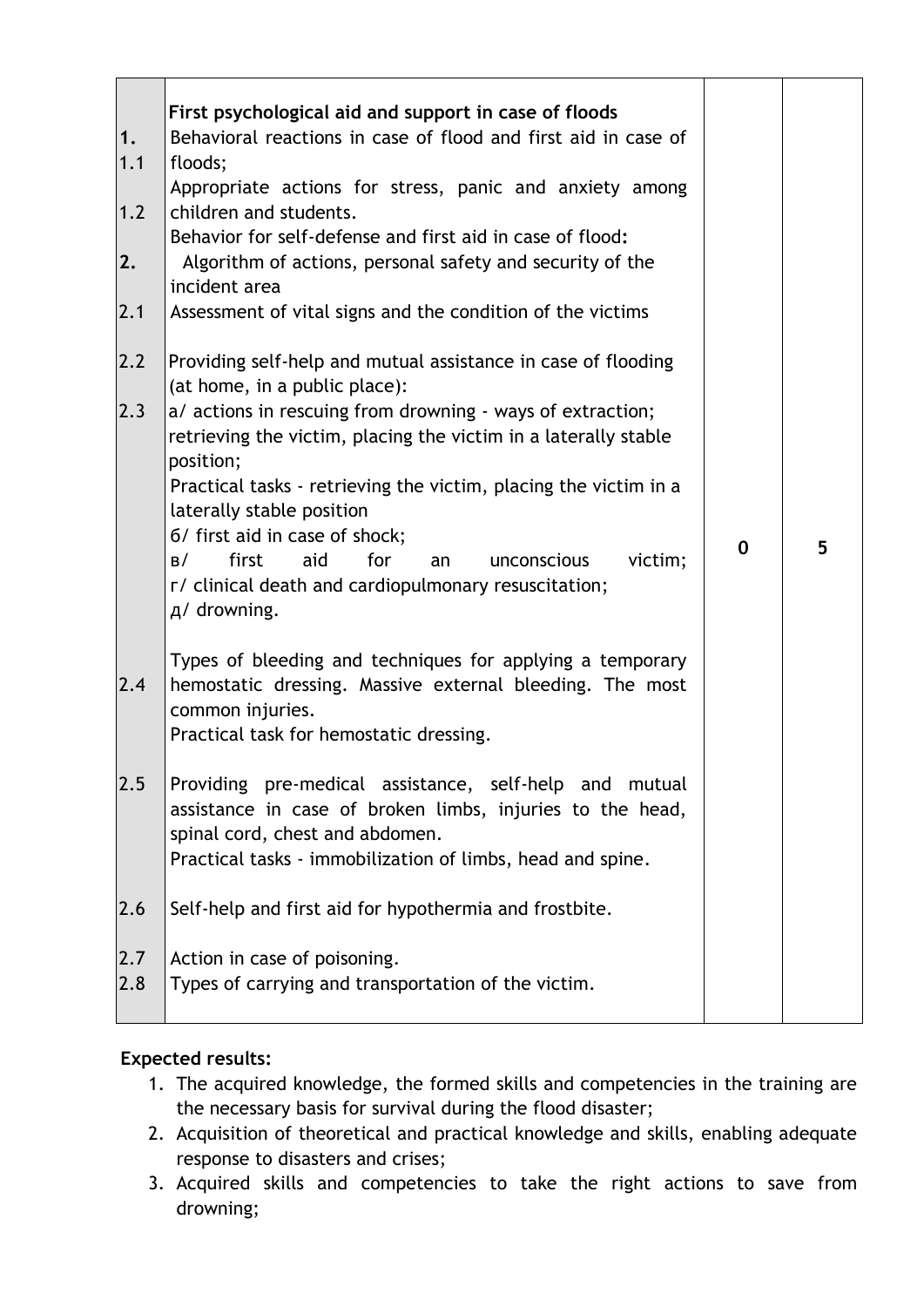- 4. Providing of first psychological help and support to people in case of flood danger and in case of flood;
- 5. Knowledge on the methods of retrieval in rescuing from drowning and the actions for personal safety in retrieving a victim;
- 6. Acquired skills for providing first aid to a victim in shock, unconsciousness, and for cardio-pulmonary resuscitation;
- 7. Knowledge on the types of bleeding and the techniques for applying a temporary hemostatic bandage;
- 8. Knowledge on the techniques for immobilization in case of broken limbs, injuries of the head, spinal cord, chest and abdomen;
- 9. Providing on first aid for hypothermia and frostbite;
- 10.Taking the right action in case of poisoning;
- 11.Knowing the correct carrying and transportation of the victim.

#### **Use of training methods and techniques:**

story; explanation; demonstration of action; visualization; observation; comparison; discourse (conversation); associations; group work; role games.

#### **Visual aids and didactic materials:**

Presentations, photos; backgammon; models; sound signals, family disaster response plan.

#### **Cross-curricular links:**

- **Biology and health education** – learns hygiene rules and skills how to take care of the health; develops cognitive, communicative and practical skills such as recognizing, comparing, using different sources of information, teamwork skills, promoting communication.

**- Home life and technique** – the share of independent work and "learning by discovery" has increased the student researches, proposes and discusses ideas, tests models, and patterns.

**- Bulgarian language and literature** – reads and transmits popular science text; presents information from own research through various forms - text, schematic.

**- Man and nature** – knows the transitions between the aggregate states of water and connects some disasters with these - e.g. intense snowmelt is the cause of floods; follow instructions; collects information from various sources - textbooks, encyclopedias, movies and the Internet; organizes and participates in group work; shares personal experiences; compares and selects appropriate patterns of behavior.

#### **Equipment requirements:**

- Theory training is carried out in a classroom. The furniture includes: a workplace for each student /desk and chair/ and for the teacher, white or black blackboard, appropriate furniture, presentation equipment, auxiliary materials, drawings, diagrams, maps and other visual aids.

- The practical classes are held in suitable premises, basic sites or outdoors. The premises must be equipped with furniture and materials - diagrams, models, sanitary bag / first aid kit, personal safety equipment - disposable gloves, triangular towels and